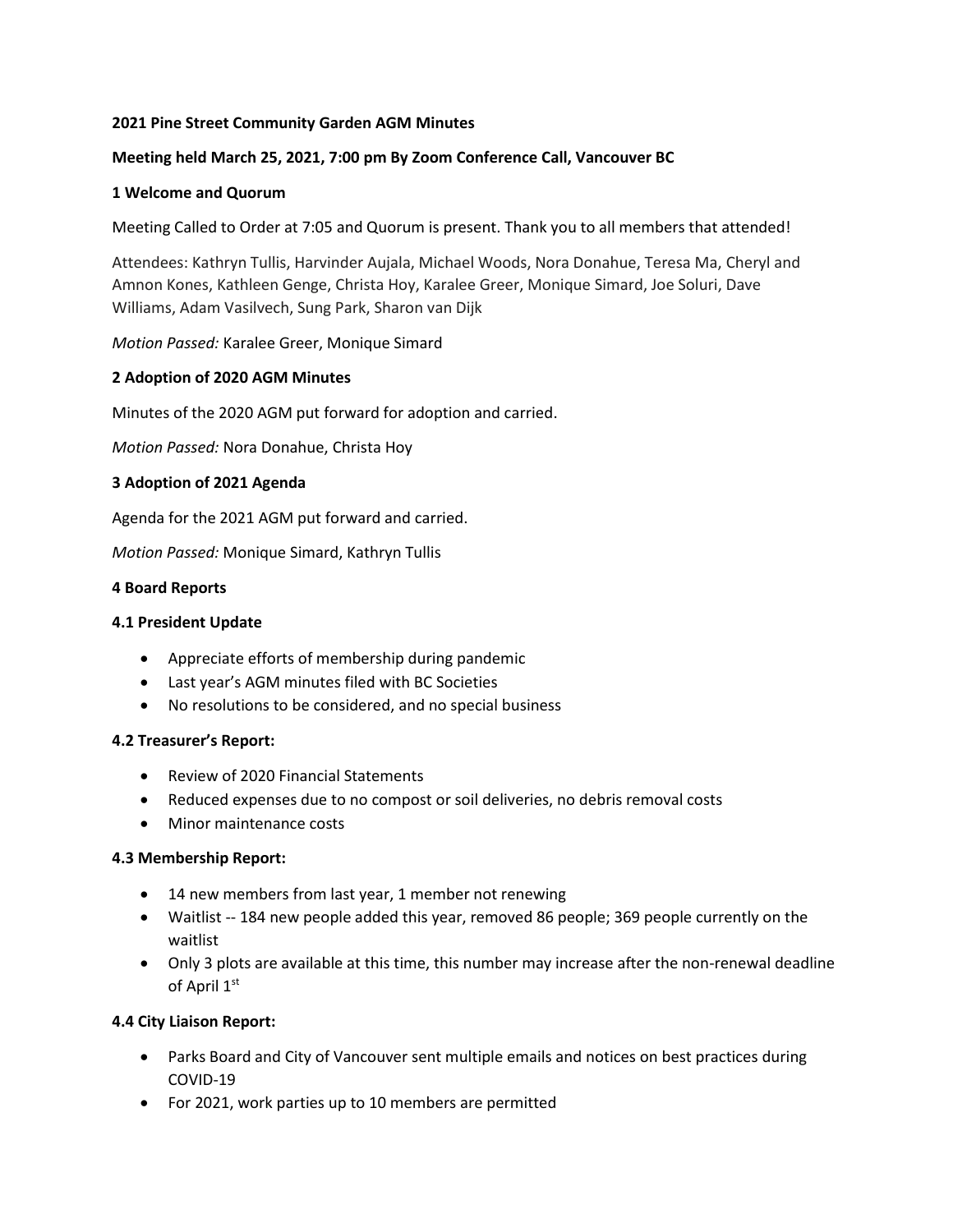- Development of COVID-19 PSCG plan to be developed and shared with City and Parks Board
- Sent 2021 PSCG plan to Parks Board and a plan to the City of Vancouver; need to send copy of insurance certificate
- City and Parks Board notices and surveys shared with the PSCG Board
- Confirming and coordinating water service for the PSCG with the City of Vancouver
- Water valve by large shed damaged during winter break-in, requires City to repair, also a leaky tap behind plot 62 (near Pine Street)

## **4.5 Community Outreach Report**

• No community outreach board member for 2020

# **5 Motions before the Membership**

- No motions at this time
- No increase in member fees or volunteer hours for 2021

## **6 2021 Goals and Dates**

- No requirement in 2020 for members to meet volunteer hours due to COVID-19
- Work party schedule for 2021 will be posted on the website; 10 work parties scheduled
- Soil and compost drop, will be more than one this year due to no drop last year in the next month – coordinate with Sam and Joe.

## **7 Board Elections**

- Bylaws limit board members to two consecutive terms; Michael, Kathryn and Nora will not be returning to the Board for 2021-2022
- Chair Harvinder Aujala (Kathryn Tullis, Teresa Ma)
- Vice-Chair Christa Hoy (Monique Simard, Nora Donahue)
- Membership Administrator Monique Simard (Sharon van Dijk, Karalee Greer)
- Membership Coordinator actively seeking garden member for this role
- Secretary / Treasurer Cheryl (Kathryn Tullis, Christa Hoy)
- Community Outreach Liaison -- actively seeking garden member for this role
- City & Parks Liaison Adam (Incumbent)
- Member at Large Teresa Ma
- Member at Large Joe Sulari
- Thank you to all the outgoing Board members for their hard work over the years! Thank you Michael, Nora, and Kathryn!!

## **8 Committees and Special Requests for Volunteers**

- Compost Committee 10 members on compost committee; hosted 2 workshops
- Sharon and Jenny unable to continue leading the compost committee; Karalee to lead compost committee

## **9 Open floor to garden success stories**

• Michael grew most of his garden from shared seeds and starts, lots of beans for zero dollars!